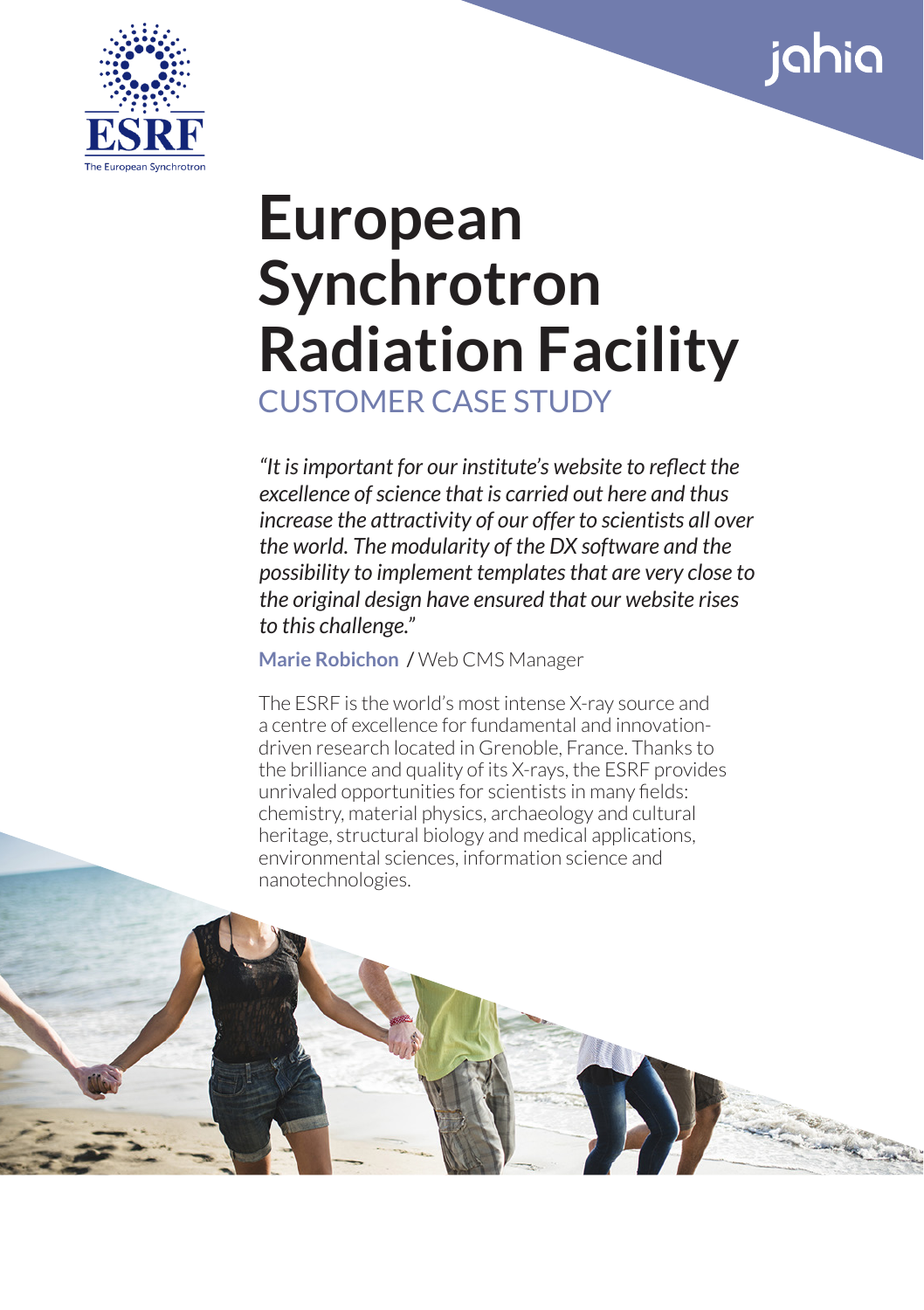Jahia product(s) jContent (formerly DX Manager 7.1)

Type of project implemented Extranet & Intranet

New website launched

January 2017

Project timeframe Website 4 months

Number of unique website visitors per month 30 000 on the Extranet

3 000 on the Intranet

Number of managed sites

2 Number of content authors or editors

50 approx.

Jahia Partner CGI and Ngoar

**THE ESRF DELIVERS A VARIETY OF SERVICES FOR ITS INTERNATIONAL COMMUNITY OF SCIENTISTS WITH JUST ONE UNIQUE PLATFORM**



Jahia Customer Case Study | **European Synchrotron Radiation Facility**

### jahia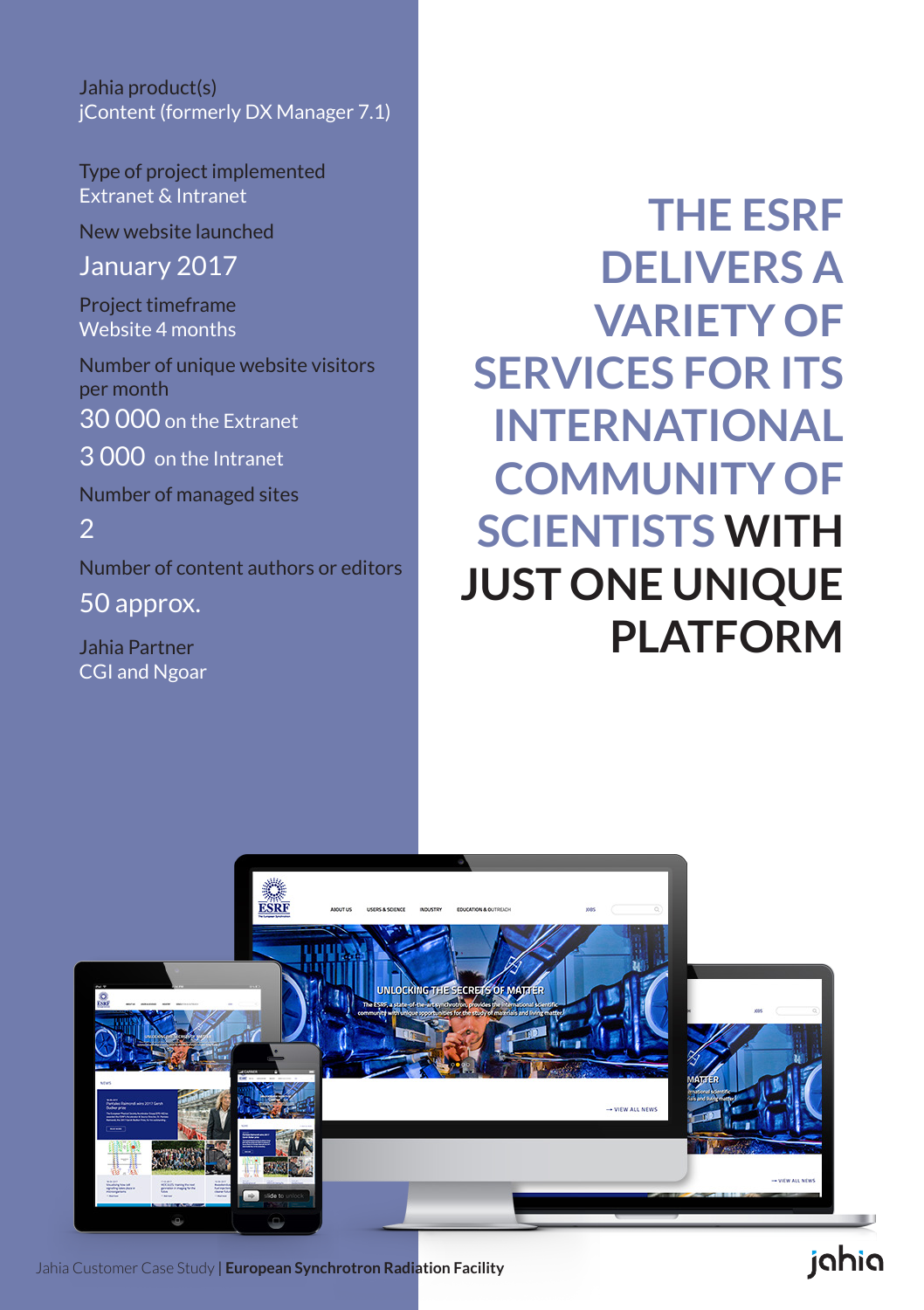#### The challenge

The ESRF needed a solution to manage its content at a large scale as it has many authors, technical and scienti c staff contributing to its pages on the intranet and extranet. The ESRF was also looking for the following features : The capacity to reuse content across their sites, automated maintenance tasks, an LDAP integration, the possibility to extend with reliable/ supported modules, separate live/staging workspaces, and multilingual capabilities.

#### The Jahia Experience

ESRF chose to implement Jahia for its better adaptation and compatibility to their technical environment, web content organization (numerous contributors with varied skills, large number of pages) and interoperability with other systems.

The development of ESRF's two websites (www.esrf.eu and intranet.esrf.fr) on Jahia and the migration of Plone content to Jahia with CGI started in October 2012.

The new internet and intranet sites went live in 2013. ESRF then upgraded to the newest version of Jahia and, in September 2016, Ngoar were entrusted with the implementation of a new design and the development of new components for their extranet which went live at the end January 2017.

*"In such a content-dense CMS with a deep tree structure, the ease with which content can be moved around without breaking references is highly appreciated. The possibility to query the JCR Repository and carry out batch script operations via the Tools is extremely useful and facilitates content maintenance operations immensely. "*

#### The business value

Numerous benefits resulted from working with Jahia's technology:

- › A modernised website which attracts more users and collaborators and improves the experience for the facility's industrial clients.
- $\rightarrow$  An extranet that provides a significant amount of important information to all scientists.
- $\rightarrow$  The 50+ authors can work on the platform easily.
- $\rightarrow$  The possibility to create new content types rapidly and expose their content via different views. It allows the sites to evolve easily and thus respond to the authors' requirements.

ighig

**Visit: www.esrf.eu**